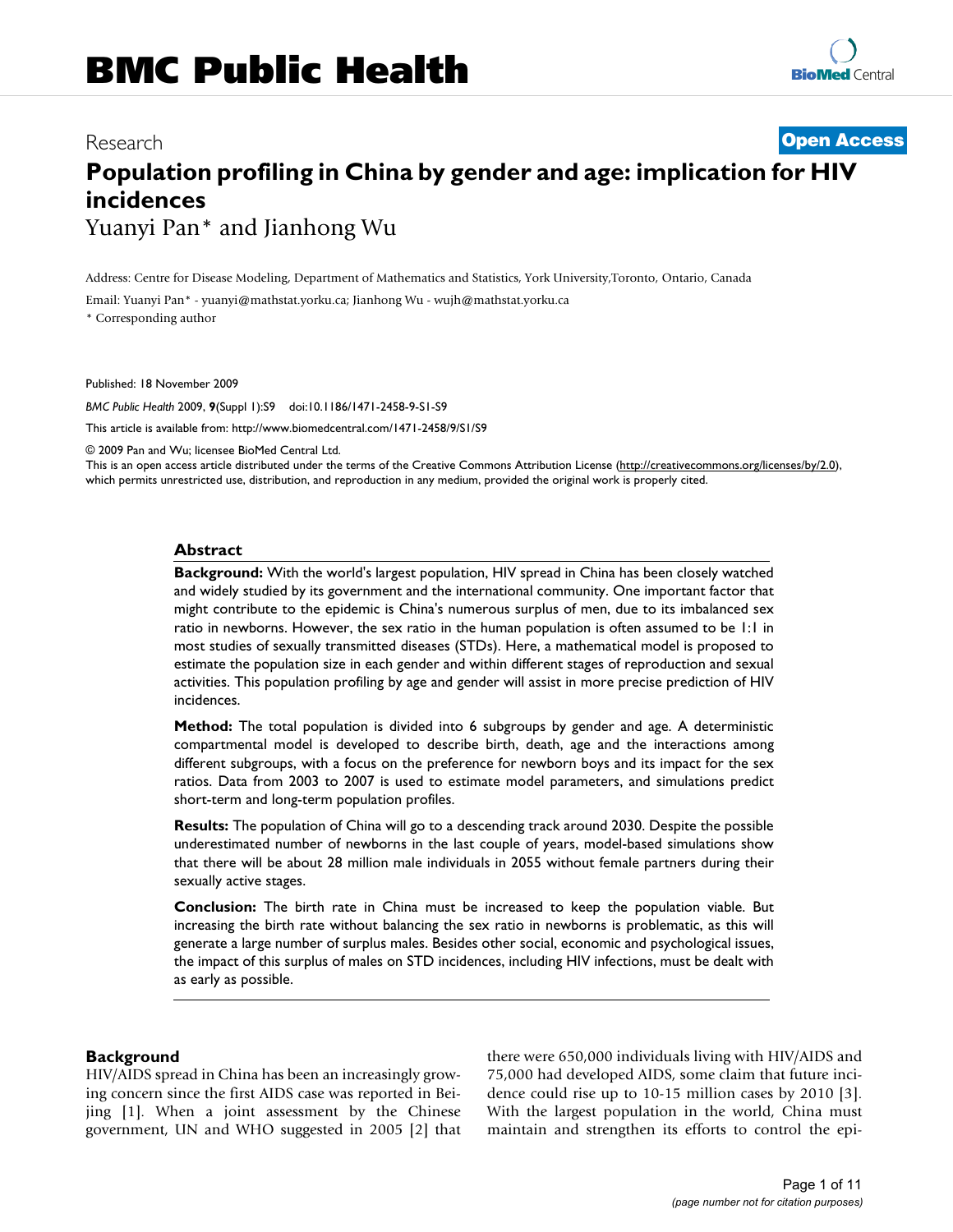demic including raising awareness and prevention of the disease among risk groups: injecting drug users (IDUs), former plasma donors, men who have sex with men (MSM), sex workers, etc. Another possible high-risk group that is rarely studied is the surplus men. According to a study by J.D. Tucker and colleagues in 2005 [4], most people in this group are young, unmarried, poor, unemployed and less educated and are therefore more likely to turn to sex workers; consequently, the number of sex workers is likely to be increased due to the sexual demand from surplus men. Both factors increase the average sexual partner exchange rate, and a higher partner exchange rate normally leads to a larger HIV incidence rate [5].

However, sex ratio in the human population is often assumed to be 1:1 in most studies of sexually transmitted diseases (STDs). More specifically, the population is generally divided into certain subgroups based on gender, sexual behaviour and stage of disease development; the change rate of population in each subgroup is often assumed to be a function of the natural population growth, the nature of disease and the size of all other groups; the natural growth of the human population is usually believed to be proportional to the size of total population [5-9] (and references therein); and the sex ratio is balanced. This is normally true for a society with a stable age structure. But it is different for countries with rapid social and economical changes. For example, according to United Nation [10], the male population in China in the sexually active stage will decrease from 29% in 2000 to 23% in 2030, while the sex ratio in the same group will increase from 1.066 to 1.12.

There are many problems that might be caused by gender imbalance, such as antisocial behaviour and violence threatening the social stability, women trafficking and expansion of the sex industry [11]. Another major issue that deserves serious attention is the impact of gender imbalance on the spread of STDs, especially those STDs such as HIV/AIDS with long incubation periods and with different stages of disease progression.

Although a study proposed by T. E. Senn *et al*. [12] suggests that there is no association between the sex ratio and the number of sexual partners in African Americans, it is commonly believed that the surplus men will turn to sex workers for sexual service, especially when they cannot afford regular sex partners [4]. A. Ebenstein and E. Jennings in 2008 [13] found that most counties with a high rate of single men tend to be regions with a high rate of men paying for sex. They also claimed that 9% of men will pay for sex in 30 years, rising from 6% in 2005, partially because of the increasing number of unmarried men. Other reasons for the ascending trend of commercial sex activity include various social and cultural changes driven

by economic reform since 1976. The high rate of men purchasing sex seems to be occupation related. In [13], the authors noted the relationship between the percentage of men working in the construction industry and the prevalence of commercial sex activity. Other relevant studies include the work of B. Wang *et al*. [14] and a report by R. Zhao *et al*. [15]. The former found 10% of a total of 1,304 rural-to-urban migrant men paid for sex; the latter claimed that 9.4% of 232 miners in townships of Yunnan province purchased sex, while 9% of Chinese men in a similar age range purchased sexual services [16]. Regardless of the different focuses of these studies, all authors seem to agree that male clients of female sex worker in China need to be studied more, given the high rate of HIV/AIDS infection and its role of bridging the high-risk groups and the general population in the HIV/AIDS transmission. When surplus men become surplus clients [17], HIV/AIDS incidences may rise rapidly.

The disproportionate surplus men may also increase homosexual activities. Although there is no solid evidence as far as we know that suggests surplus men in China have higher level of homosexual behaviours than other demographic groups, especially when the sex service is sufficiently supplied by female sex workers, it is wildly believed that homosexual behaviours are common in certain male concentrated places like prison [18] and the army [19]. Nevertheless, the general public may become more tolerant to homosexual behaviour and more hidden homosexuals may publicly express their sexualities [11]. Since unprotected same-sex behaviour is well known for its high risk in spreading HIV/AIDS [20], an extraordinarily off-balanced male population may contribute to the increase of HIV/AIDS in the future. It is therefore important to make accurate predictions of the profile of populations in terms of gender and stages of sexual activities. This is certainly a very difficult task. For example, the UN claimed in 1951 that the world population in 30 years would be 2.976 - 3.636  $\times$  10<sup>9</sup> [21] but it was 4.45  $\times$  10<sup>9</sup> in 1980. We note that the 1986 UN estimation of the world population  $6 \times 10^9$  in 2000 [22] was close to the actual number,  $6.1 \times 10^9$ . Predicting the population in countries such as China is certainly no less challenging, though some efforts have been made [23-26].

One factor contributing to the difficulty in predicting the population is the fast-growing economy. In less than 30 years, China has increased its Gross Domestic Product (GDP) from 364.52 billion yuan in 1976 to 21,087.1 billion yuan in 2006. GDP index per capita in 2006 is almost 10 times that of 1976 [27]. The skyrocketing economy brought Chinese people a better life, as well as a lower birth rate that has been observed in developed countries during their development (Figure 1). The negative correlation between economic success and population growth is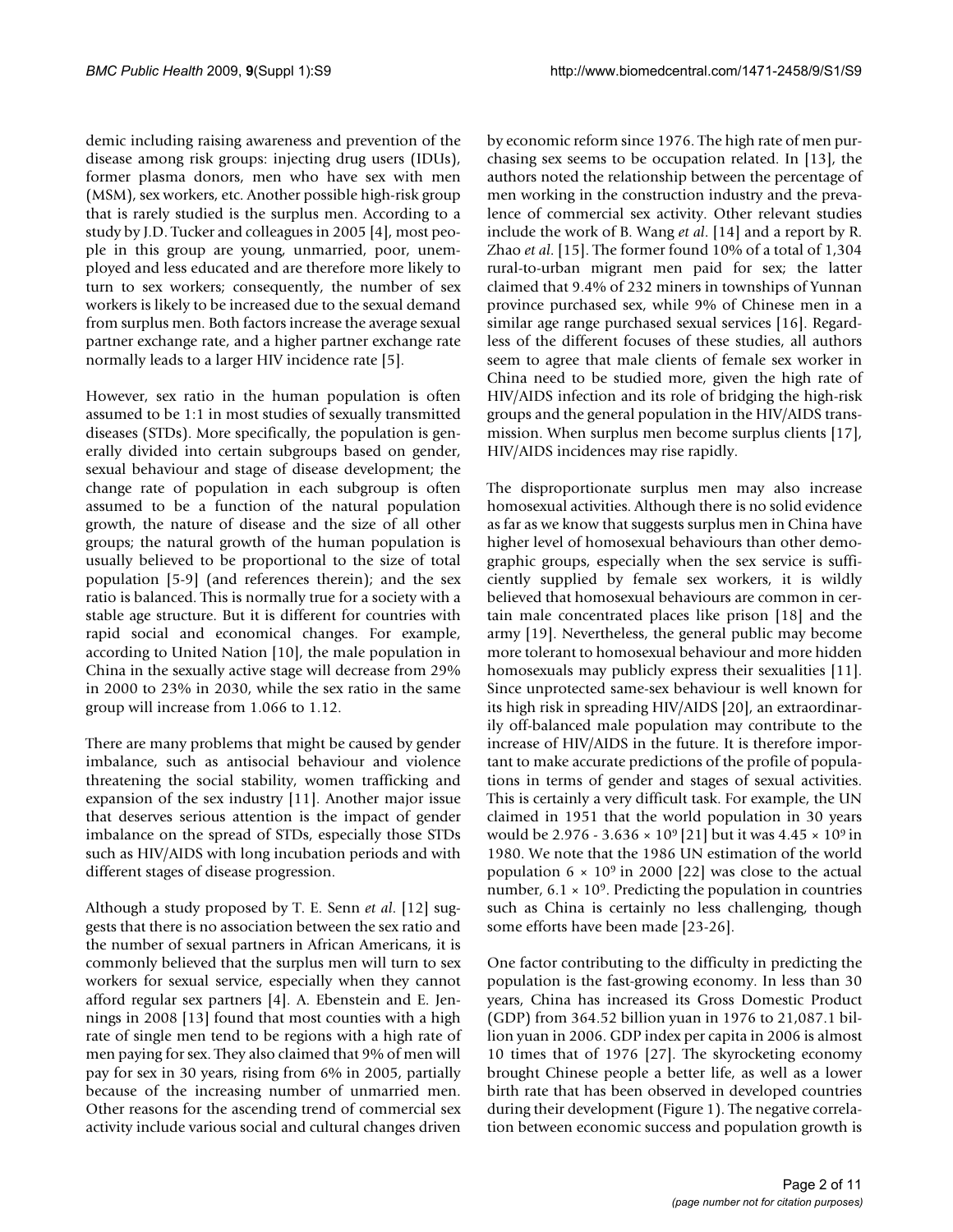

Figure 1 **GDP index, birth rate and death rate in China. Source: Statistics China** [27].

probably due to the trade-off between quantity and quality of children [28,29]. It would be difficult to use this correlation alone to predict the population in China, since not only the quality of raising children but also the rate of consumption of other commodities is expected to be different in coming decades.

Another reason that we should not consider the number of children just as a function of economy is the China's unique one-child policy. In 1970s, China's leaders worried that its swelling population could consume any effect to improve the quality of Chinese people's life. This worry was based on Malthusian Theory [30], which argues that population grows geometrically and that the food supply increases only at an arithmetic rate. Famine is hence inevitable unless constraints are applied to population growth. A planned-birth policy was introduced in 1973 and the one-child-per-couple policy became a national law in 1980 [31]. Although certain exceptions exist among ethnic minorities and in rural areas [32], most couples in China only have one child. Adding to the difficulty of predicting the population size in China is the abnormal gender imbalance among newborns. It is reported, for example, by Statistics China, that the average male-female ratio was 121.8 from 2003 to 2007 [27].

In this study, we compartmentalize the total population into 6 sex-age subgroups. The age structure is explicitly introduced because of a possible unstable age structure in

the coming decades illustrated in Figure 2. A possible reason for the changing age structures is the comparatively large variance in the birth rate back in 1980s and 1990s, as shown in Figure 1. Our model incorporates the sexratio imbalance in newborns. Although this ratio is normally around 1.05 in a large population [33], China has a much higher sex ratio: 1.15 estimated by the UN [10]; data from Statistics China is even more dramatic [27]. A similar phenomenon seems to have been reported in India (1.08), Mauritania (1.08) and South Korea (1.1). Fertility decline and son preference are wildly believed to be two main reasons [34] to select sex in birth. Li *et al*. [35] established some quantitative relations among sex ratio at birth, fertility, and son preference. China, as one can imagine, has the worst scenario due to the one-child-policy and its long-lasting son preference [36].

Existing studies of the population size with consideration of gender imbalance include the work of Yellin *et al*. [37], where a dynamic system with three compartments - single individuals with two sexes,  $N_1$  and  $N_2$ , and married couples,  $T_3$  - is constructed. A match function with variables  $N_1$  and  $N_2$  was introduced in order to estimate the new cases in  $T_3$ . Our study differentiates from the aforementioned work by considering the rate of newborns as a function of the sizes of sexually active male and female populations. This is described by our proposed matching function, that needs to incorporate the so-called minimum viable population (MVP) in order to avoid the sin-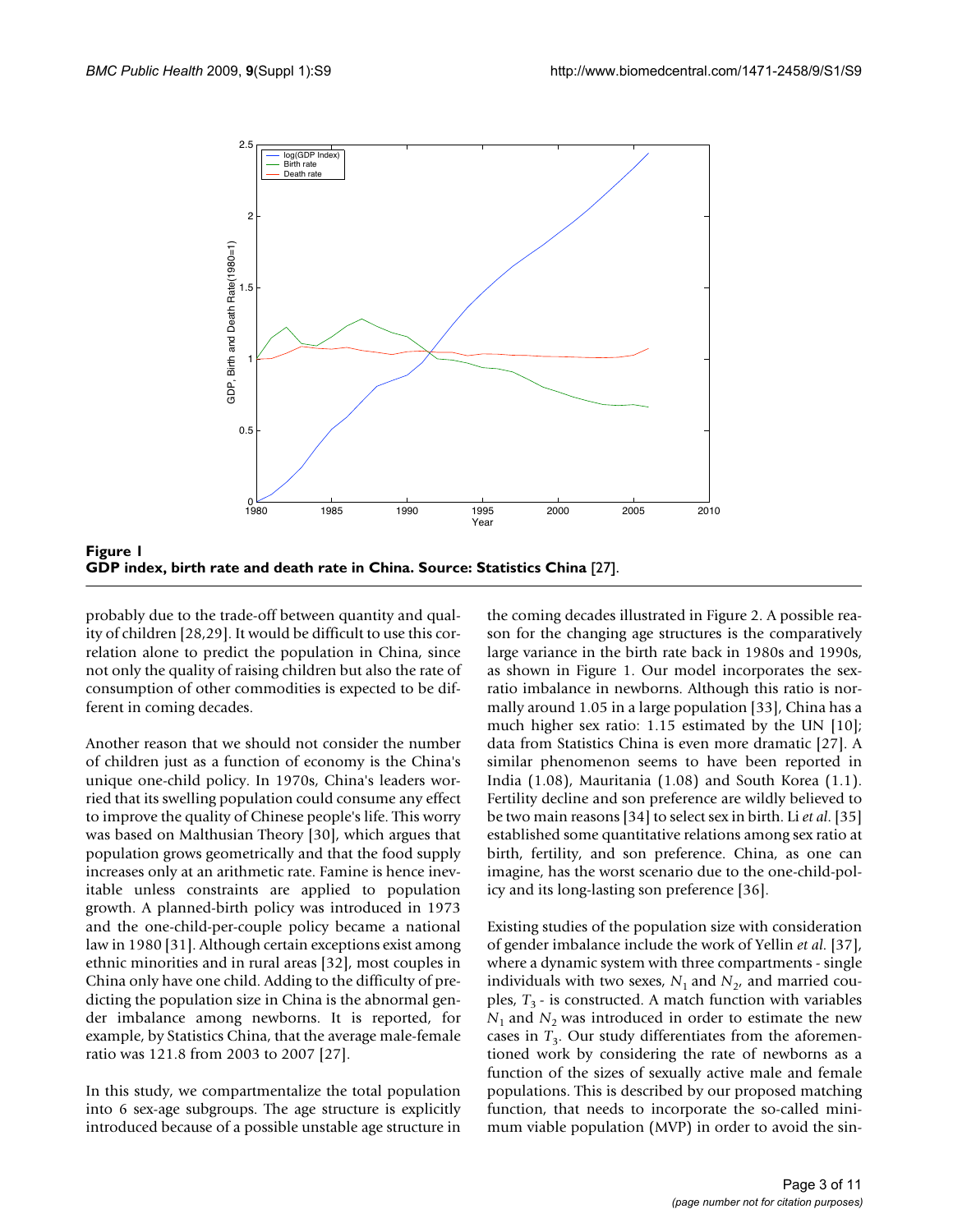

**Age structure of male and female in China. Source: UN** [10].

gularity at the trivial equilibrium state. Such an MVP size was introduced in [38-40] to represent the minimum number of individuals in a population in order for the species under consideration to survive.

## **Methods**

**Figure 2** 

## *Mathematical model*

The total population is divided into 6 subgroups determined by gender (Male (M) and Female (F)) and stage of ages (stage 1: age 0 to age 14; stage 2: age 15 to age 49; and stage 3: age 50 and beyond). The second group will be important for reproduction and sexually transmitted infections. The sizes of these subgroups will be denoted by  $M_1$ ,  $M_2$ ,  $M_3$ ,  $F_1$ ,  $F_2$ ,  $F_3$ , respectively. For example,  $M_2$  is the size of the male population aged 15 to 49.

The population change of each subgroup is the number of individuals entering minus those leaving this subgroup. More specifically, the inflow to stage 1 is due to the birth of newborns, while the inflow to and the outflow from stages 2 and 3 are due to aging and death. Note that people only leave age group 3 due to death.

The number of newborns is determined by a matching function *C* :=  $C(M_2, F_2)$ , similar to the match function introduced in [37], of the populations in stage 2 in both

genders. It is natural to require the following properties of the matching function:

- $C(M_2, F_2) = 0$  if either  $M_2 = 0$ , or  $F_2 = 0$ , or both;
- $C(M_2, F_2)$  is an increasing function of either variable if another is fixed;
- $C \propto M_2$  if  $F_2$ <sup>-</sup> $M_2$ , and  $C \propto F_2$  when  $M_2$ <sup>-</sup> $F_2$ .

Two obvious functions satisfying the above properties are  $C \propto \min(\mu_M M_2, \ \mu_F F_2)$  and  $C \propto \frac{M_2 F_2}{\mu_M M_2 + \mu_F F_2}$  where  $\mu_M$ and  $\mu_F$  are the average number of reproductive partners that one individual can have. In our simulations, we choose the second one due to its smoothness. In this case, since monogamy is still the main marriage system in the modern society, we assume that  $\mu_M = \mu_F = 1$ .  $\mu_M$ M $_2$ + $\mu_F$ r $_2$ 

The above function has a singularity at the equilibrium when  $M_2 = F_2 = 0$ . On the other hand, as stage 2 in our model is responsible for reproduction, it is natural to assume a minimal size must be maintained at this stage. Following the theory of minimum viable population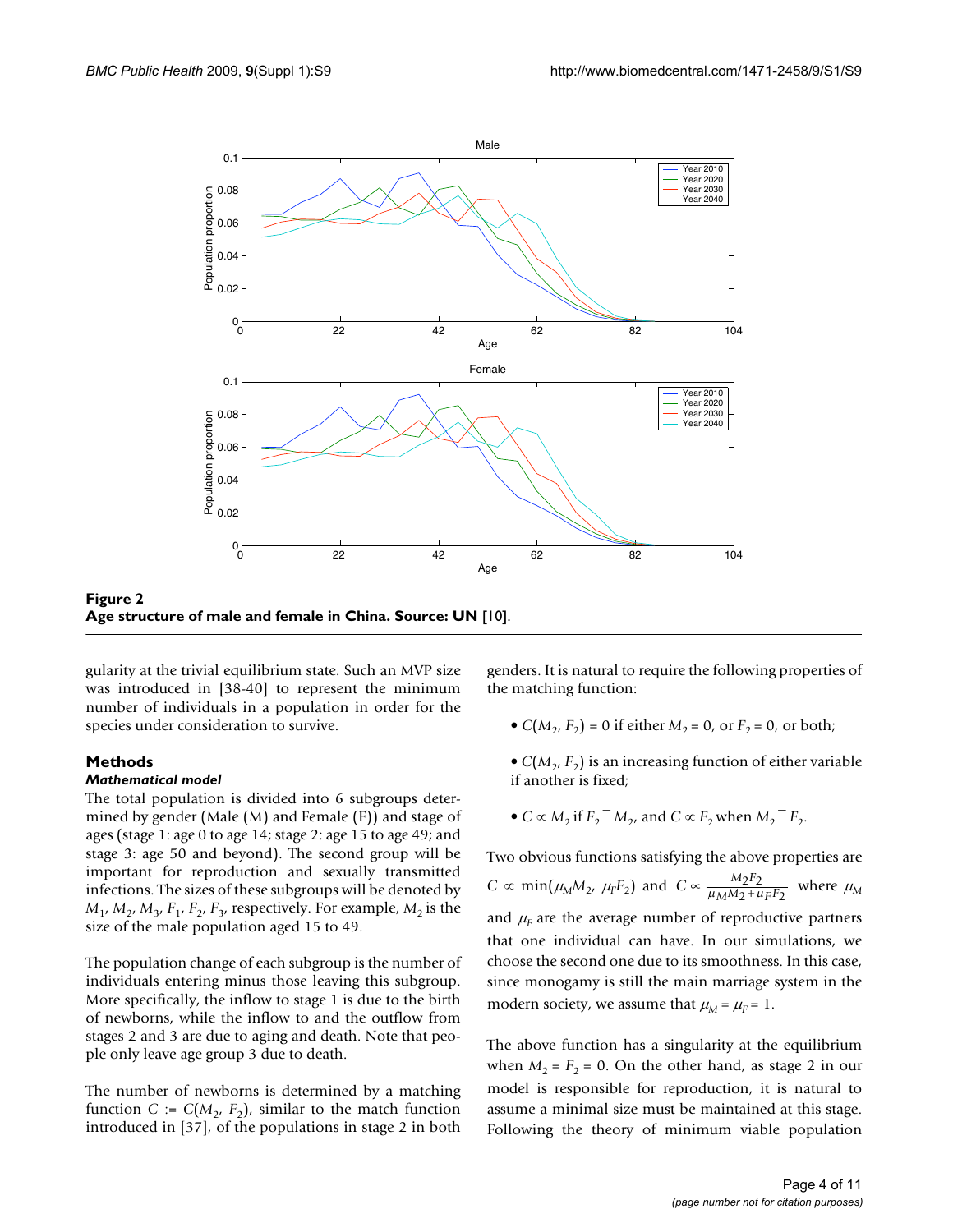(MVP) (see [38-40]), we will use the modified function  $C \propto \frac{M_2 F_2}{M_2 + F_2 + t}$ , where is a small positive number: the specific value of is not important for our simulations and analysis, as long as it is relatively small. This implies that  $C(M_2, F_2) \approx 0$  if  $M_2 + F_2 \ll 1$ . Furthermore, the population growth is limited by the carrying capacity [41] so that the reproduction rate decreases when the population size is greater than the capacity. Consequently, we will use the following matching function throughout the reminder of this paper:

$$
C \propto \frac{M_2 F_2}{M_2 + F_2 + 1} \exp\left(-\frac{N}{K}\right)
$$

with *N* being the size of the total population and *K* relevant to the carrying capacity.

Therefore, the deterministic compartmental model for a population stratified by genders and ages is as follows:

$$
\frac{dM_1}{dt} = \sigma \mu \frac{M_2 F_2}{M_2 + F_2 + t} \exp(-\frac{N}{K}) - g_{M_1} M_1 - d_{M_1} M_1
$$
\n
$$
\frac{dM_2}{dt} = g_{M_1} M_1 - g_{M_2} M_2 - d_{M_2} M_2
$$
\n
$$
\frac{dM_3}{dt} = g_{M_2} M_2 - d_{M_3} M_3
$$
\n
$$
\frac{dF_1}{dt} = (1 - \sigma) \mu \frac{M_2 F_2}{M_2 + F_2 + t} \exp(-\frac{N}{K}) - g_{F_1} F_1 - d_{F_1} F_1
$$
\n
$$
\frac{dF_2}{dt} = g_{F_1} F_1 - g_{F_2} F_2 - d_{F_2} F_2
$$
\n
$$
\frac{dF_3}{dt} = g_{F_2} F_2 - d_{F_3} F_3.
$$

#### *Parameters and their estimation*

A description of the model parameters, along with their values (to be used in our simulations) and relevant references, can be found in Table 1. Note that  $\mu \frac{M_2 F_2}{M_2 + F_2 + 1}$  exp( $-\frac{N}{V}$ ) is the number of newborns per unit time. In our simulations, we estimate the value of  $\mu$  and  $K$ by using the nonlinear least square estimation (LSE) to estimate the model-generated numbers against the reported newborns in 2003, 2004 and 2005 (the initial value of *K* comes from [42], and the initial value of  $\mu$  is determined by taking the initial *K* and other parameters in 2003). Note that, unless otherwise specified, values of other parameters are taken from [27].  $M_2 + F$ *N*  $\frac{M_2 F_2}{2 + F_2 + \tau} \exp(-\frac{N}{K})$ 

#### **Results and Discussion**

Simulations based on our models show that China's population will decrease around 2030, which is consistent with the estimation from UN; see Figure 3. Other agreements include the changing trend of each age group and gender group, see Figure 4.

Assuming that the birth ratio and birth rate remain unchanged for the next 100 years, we examine how the China's population and its age-sex structure change in the future. We can see from Figure 5 that China's population will decrease around the year 2030. We can also see an aging China coming: a China with a shrinking population and with a larger portion of aged individuals.

The main motivation for this study is the sex imbalance; we will address the impact of this imbalance on the spread of STDs in a subsequent study. Our simulations show that there will be about 28 million male individuals in 2055 who will not have female partners during their sexually active ages (Figure 4). In China, these male individuals are called Guanggun, that is, bare branch. The social, economic and health issues caused by this subpopulation must be addressed.

Fixing  $\mu$  (birth rate) and varying  $\sigma$  (proportion of newborn males) (Figure 6 and Figure 7) illustrates how the high sex-ratio imbalance in newborns affects the population structure. Similar manipulations to  $\mu$  are presented in Figure 8 and Figure 9. These figures show that  $\sigma$  is less significant than  $\mu$  in changing population size but it will tremendously deteriorate the sex ratio in adults.

# **Conclusion**

Unlike other countries, China has a tough and much-criticized policy to control its population growth. It is the national law that most couple in China can have only one child. This policy was effectively executed: total fertility has dropped from 4.86 in 1970s to 1.70 in the 21st century [10]. Meanwhile, the world's total fertility is 2.65 and that of developed countries is 1.56. Not intending to address all the controversies around this policy, we attempt to describe the population profiles under this policy and the related sex-ratio imbalance in newborns.

We found that this sex-ratio imbalance will decrease the population growth when the birth rate is fixed, although this negative effort can be balanced by increasing the birth rate. There will be an abnormally large number of male individuals without female partners during their sexually active stages in the next several decades if the sex-ratio imbalance in newborns is not reduced. The sexual demands from these surplus men may increase the highrisk heterosexual or homosexual activities and thereafter increase HIV/AIDS and other STD/STI incidences. The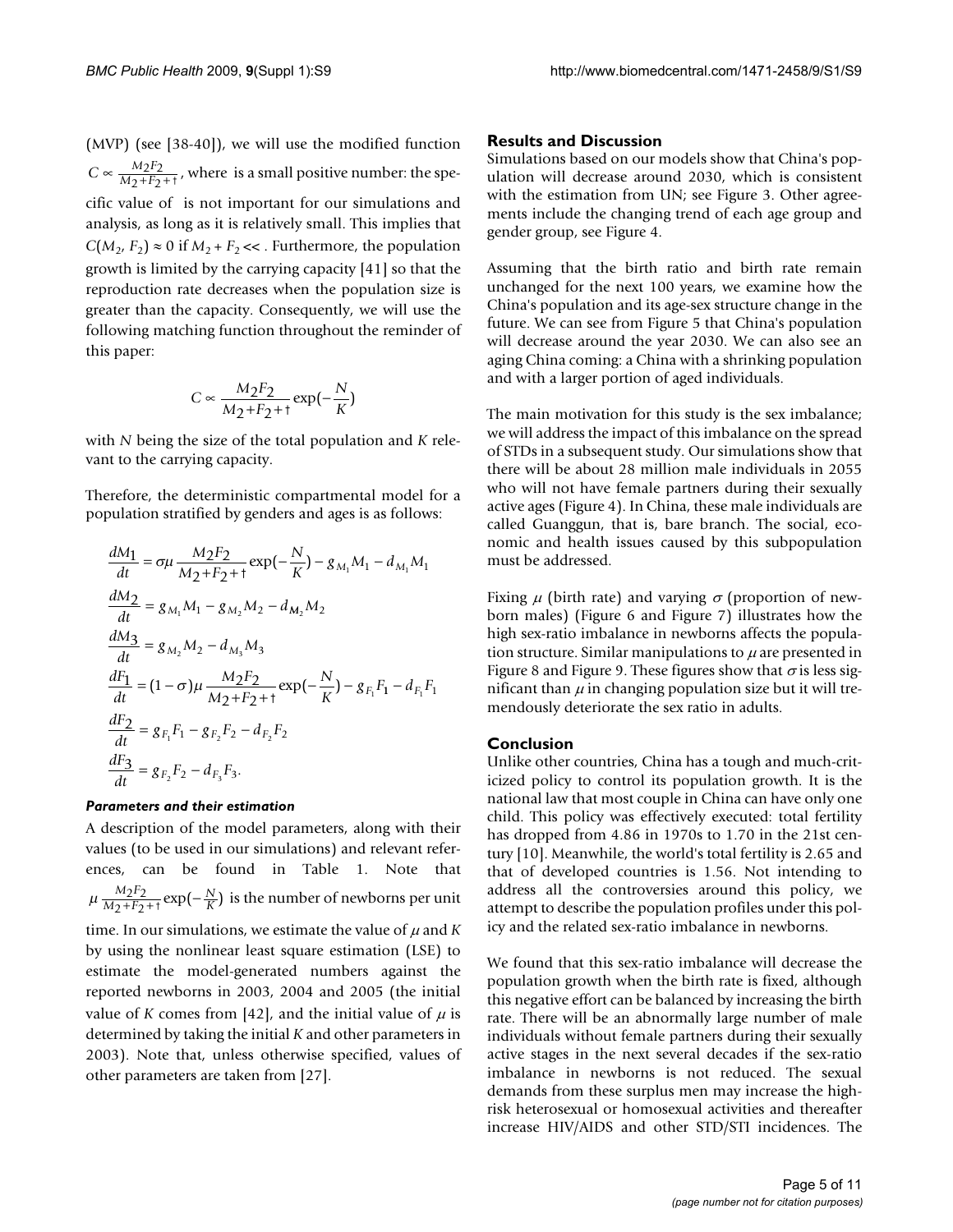| <b>Parameter</b>      | <b>Description</b>                  | Value    | Unit                        | <b>Estimation description</b>         |
|-----------------------|-------------------------------------|----------|-----------------------------|---------------------------------------|
| $\mu$                 | Birth rate                          | 0.11584  | Proportion                  | <b>Estimated using LSE</b>            |
| $\sigma$              | Males in newborns                   | 0.5487   | Proportion                  | Average ratio of age 0-4 in 2003-2007 |
| $g_{M_1}$ , $g_{F_1}$ | Growth rate of age group 1          | 1/15     | Proportion                  | Inverse of time in age group I        |
| $g_{M_2}$ , $g_{F_2}$ | Growth rate of age group 2          | 1/35     | Proportion                  | Inverse of time in age group 2        |
| $d_{M_1}$             | Death rate of male in age group 1   | 0.00122  | Proportion                  | Average rate in 2003-2007             |
| $d_{F_1}$             | Death rate of female in age group I | 0.00122  | Proportion                  | Average rate in 2003-2007             |
| $d_{M_2}$             | Death rate of male in age group 2   | 0.0022   | Proportion                  | Average rate in 2003-2007             |
| $d_{F_2}$             | Death rate of female in age group 2 | 0.0012   | Proportion                  | Average rate in 2003-2007             |
| $d_{M_3}$             | Death rate of male in age group 3   | 0.0242   | Proportion                  | Average rate in 2003-2007             |
| $d_{F_3}$             | Death rate of female in age group 3 | 0.0189   | Proportion                  | Average rate in 2003-2007             |
|                       | <b>MVP</b>                          | 0.05     | 10 <sup>4</sup> individuals | Source: [48]                          |
| K                     | Carrying capacity parameter         | 549186   | 10 <sup>4</sup> individuals | <b>Estimated using LSE</b>            |
| $M_1$                 | Males in age group 1                | 14072.82 | $104$ individuals           | Initial population in 2003            |
| $F_1$                 | Females in age group I              | 12211.95 | 10 <sup>4</sup> individuals | Initial population in 2003            |
| M <sub>2</sub>        | Males in age group 2                | 37333.68 | 10 <sup>4</sup> individuals | Initial population in 2003            |
| F <sub>2</sub>        | Females in age group 2              | 36286.94 | $104$ individuals           | Initial population in 2003            |
| $M_{\rm R}$           | Males in age group 3                | 14563.88 | 10 <sup>4</sup> individuals | Initial population in 2003            |
| $F_3$                 | Females in age group 3              | 14744.8  | $104$ individuals           | Initial population in 2003            |

| Table 1: Parameters estimated from Statistics China [27]. |  |  |
|-----------------------------------------------------------|--|--|
|-----------------------------------------------------------|--|--|

impact of these surplus males on STD incidence should therefore be addressed urgently.

There are also other interesting sociological and psychological issues arising from the shortage of women. Discrimination against women may be undermined [43]; bride trading was reported [44]; polyandry may be nor-



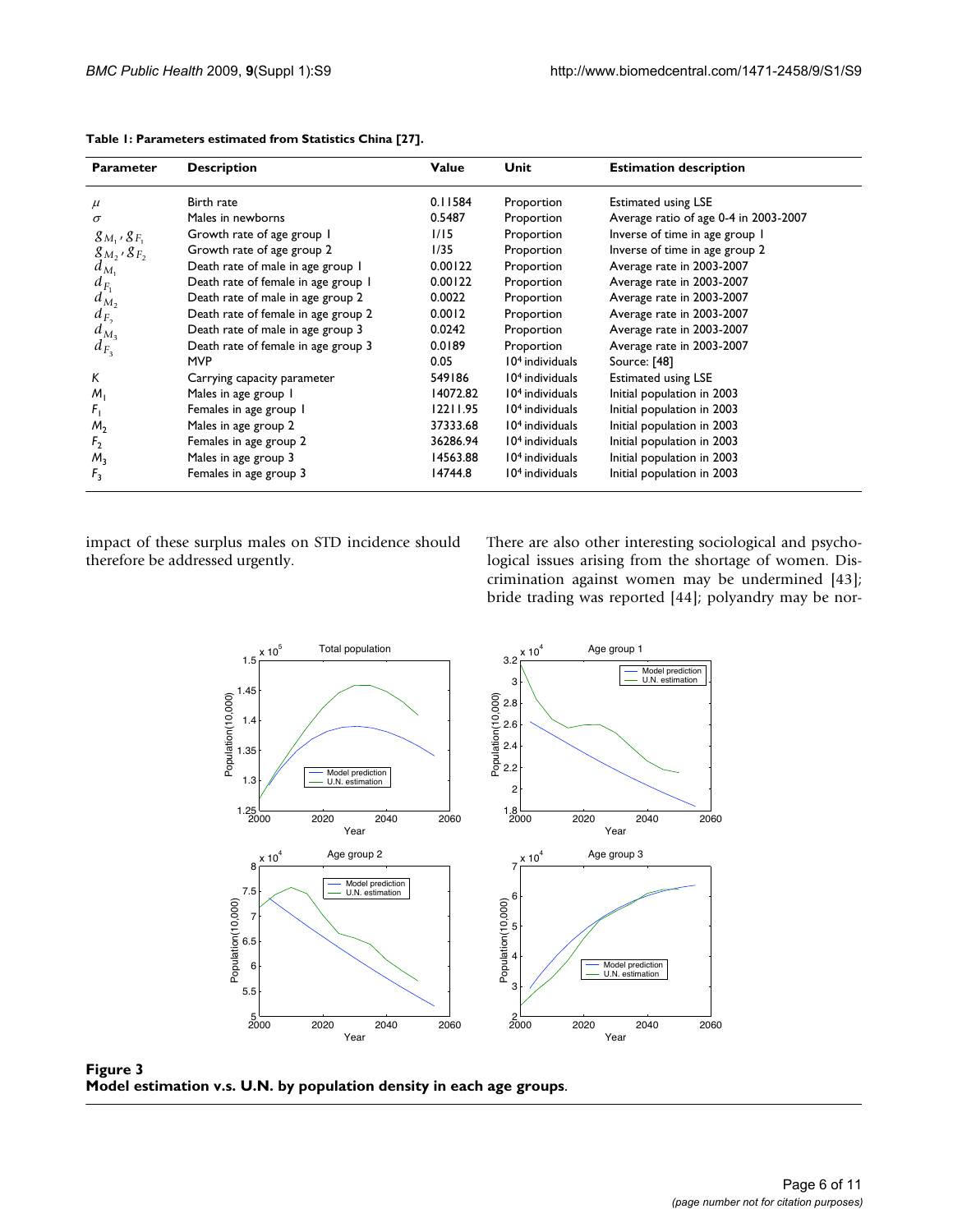

Model estimation v.s. U.N. by numbe **Figure 4** r of extra males in each age group **Model estimation v.s. U.N. by number of extra males in each age group**.



**Figure 5 China's population in 100 years**.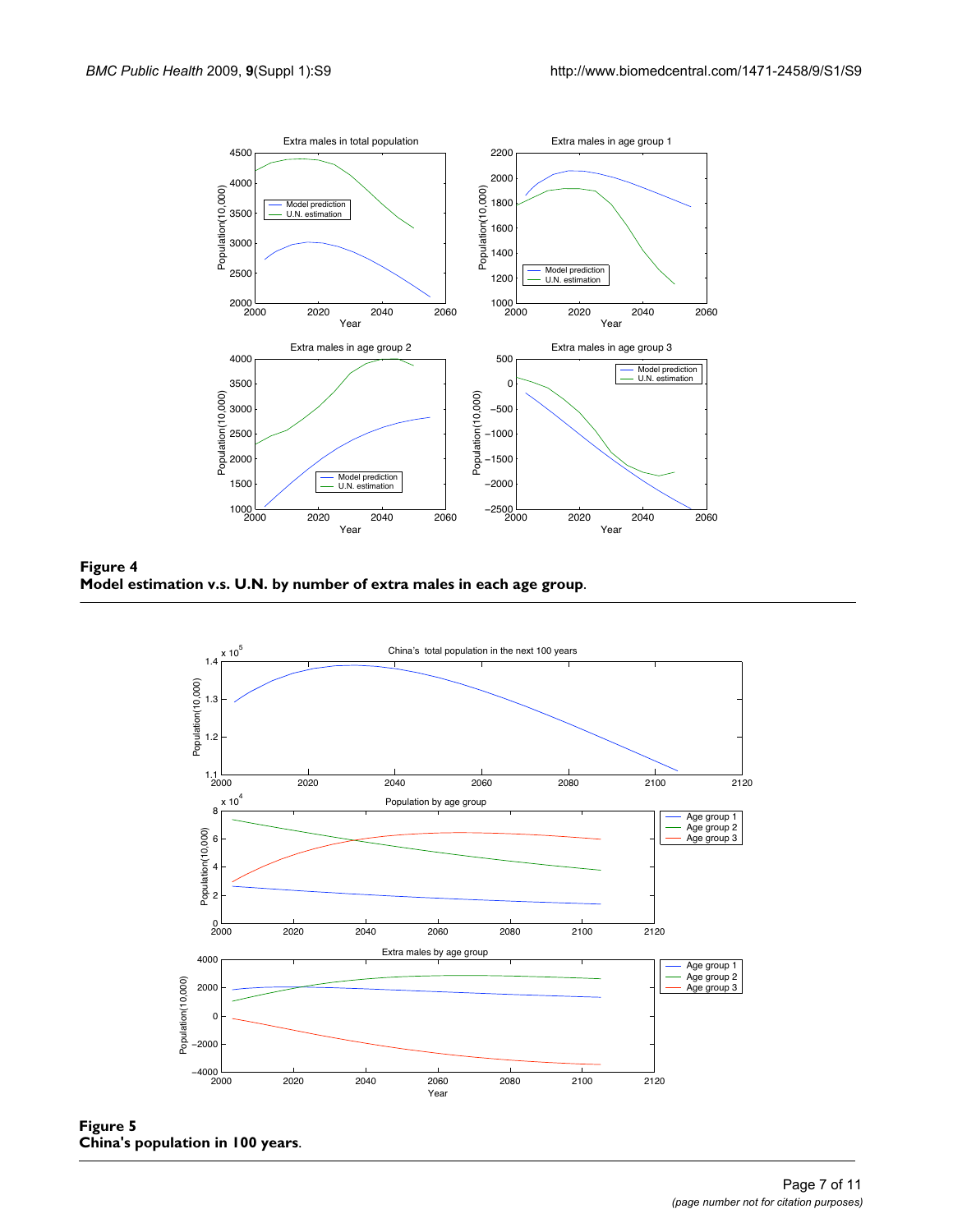

**Figure 6** Long-term effect to age group by varying  $\sigma$ .



**Figure 7** Long-term effect to the number of extra males by varying  $\sigma$ .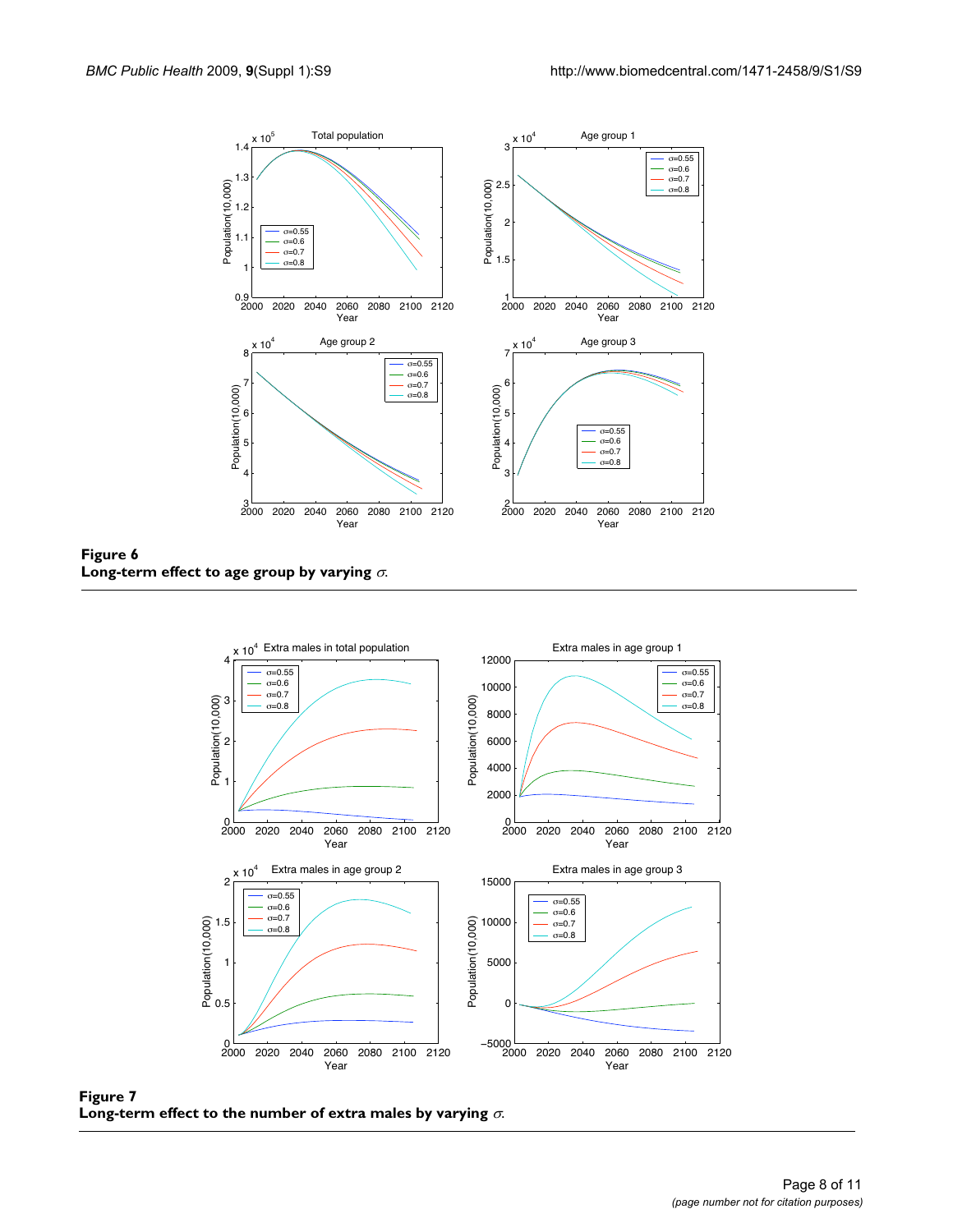

**Figure 8** Long-term effect to age group by varying  $\mu$ .



**Figure 9** Long-term effect to the number of extra males by varying  $\mu$ .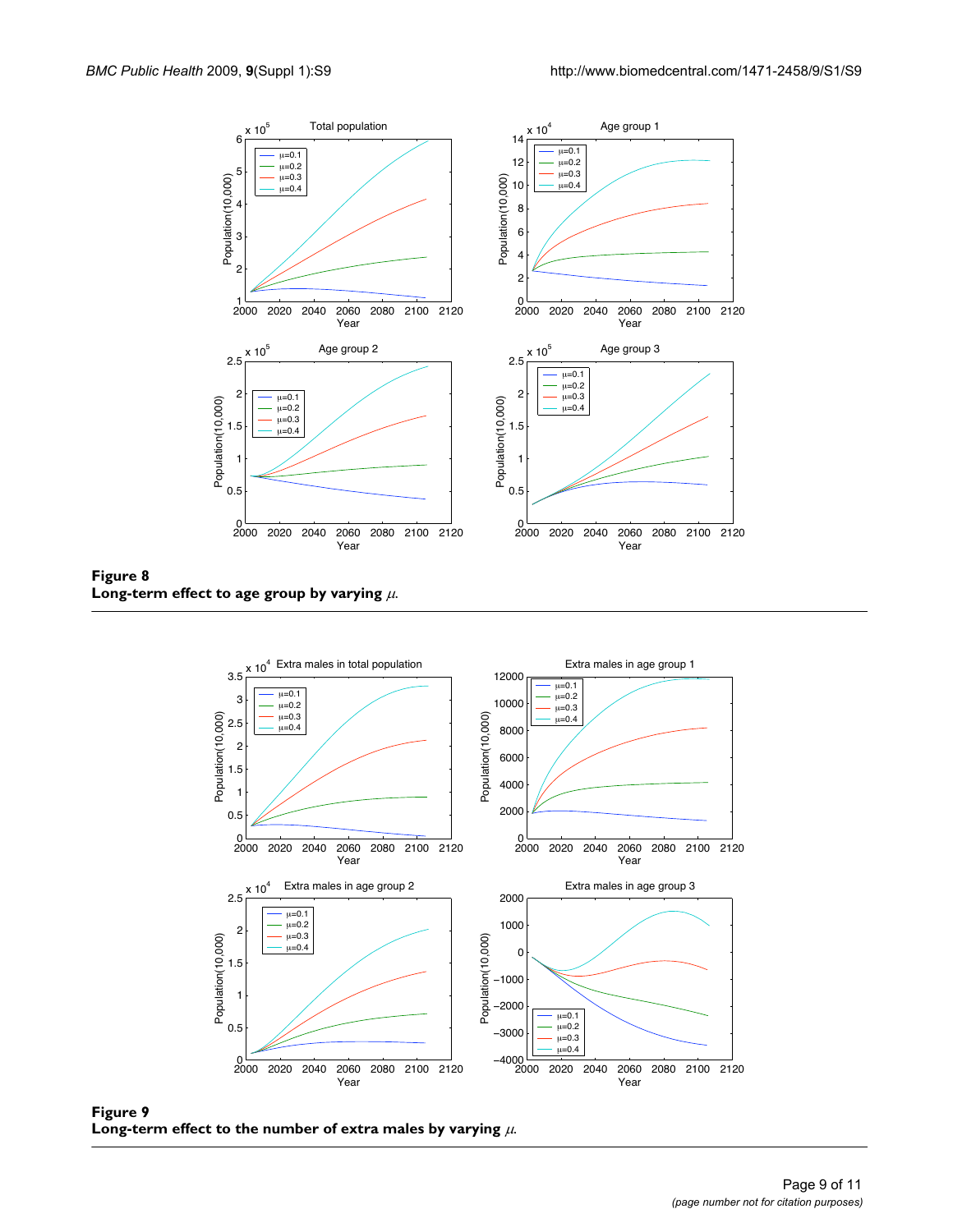malized [45]; crimes against women such as rape may rise [46], although some researchers claim that rape against women may decline because of the booming sex industry [47]. More efforts are required to examine each of these issues.

#### **Competing interests**

The authors declare that they have no competing interests.

#### **Authors' contributions**

Both authors contributed to the formulation of mathematical models. YP designed and conducted the modelbased simulations and the estimation of model parameters from the literature.

#### **Acknowledgements**

This work was partially supported by Mathematics for Information Technology and omplex Systems (MITACS), by Natural Sciences and Engineering Research Council of Canada (NSERC), and by the Canada Research Chairs (CRC) Program.

This article has been published as part of *BMC Public Health* Volume 9 Supplement 1, 2009: The OptAIDS project: towards global halting of HIV/AIDS. The full contents of the supplement are available online at [http://](http://www.biomedcentral.com/1471-2458/9?issue=S1) [www.biomedcentral.com/1471-2458/9?issue=S1](http://www.biomedcentral.com/1471-2458/9?issue=S1).

#### **References**

- 1. AP: **China Says Argentine Died of AIDS.** *Tech rep, New York Times*; 1985.
- 2. China W UNAIDS: *2005 Update on the HIV/AIDS Epidemic and Response in China* 2006 [\[Http://data.unaids.org/publications/External-](Http://data.unaids.org/publications/External-Documents/rp_2005chinaestimation_25jan06_en.pdf)[Documents/rp\\_2005chinaestimation\\_25jan06\\_en.pdf](Http://data.unaids.org/publications/External-Documents/rp_2005chinaestimation_25jan06_en.pdf)]. *Beijing, China: China CDC*
- 3. NIC: *The Next Wave of HIV/AIDS: Nigeria, Ethiopia, Russia, India, and China* 2002 [[Http://www.dni.gov/nic/PDF\\_GIF\\_otherprod/HIVAIDS/](Http://www.dni.gov/nic/PDF_GIF_otherprod/HIVAIDS/ICA_HIVAIDS20092302.pdf) [ICA\\_HIVAIDS20092302.pdf\]](Http://www.dni.gov/nic/PDF_GIF_otherprod/HIVAIDS/ICA_HIVAIDS20092302.pdf). *Washington, US: National Intelligence Council*
- Tucker J, Henderson G, Wang T, Huang Y, Parish W, Pan S, Chen X, Cohen M: **[Surplus men, sex work, and the spread of HIV in](http://www.ncbi.nlm.nih.gov/entrez/query.fcgi?cmd=Retrieve&db=PubMed&dopt=Abstract&list_uids=15802971) [China.](http://www.ncbi.nlm.nih.gov/entrez/query.fcgi?cmd=Retrieve&db=PubMed&dopt=Abstract&list_uids=15802971)** *AIDS* 2005, **19:**539-547.
- 5. Anderson R, May RM: *Infectious diseases of humans: Dynamics and control Oxford: Oxford University Press*; 1992.
- 6. May R, Anderson R: **[Transmission dynamics of HIV infection.](http://www.ncbi.nlm.nih.gov/entrez/query.fcgi?cmd=Retrieve&db=PubMed&dopt=Abstract&list_uids=3821890)** *Nature* 1987, **326:**137-142.
- 7. Garnett GP, Aral SO, Hoyle DV, WC Jr, Anderson RM: **[The natural](http://www.ncbi.nlm.nih.gov/entrez/query.fcgi?cmd=Retrieve&db=PubMed&dopt=Abstract&list_uids=9101629) [history of syphilis. Implications for the transmission dynam](http://www.ncbi.nlm.nih.gov/entrez/query.fcgi?cmd=Retrieve&db=PubMed&dopt=Abstract&list_uids=9101629)[ics and control of infection.](http://www.ncbi.nlm.nih.gov/entrez/query.fcgi?cmd=Retrieve&db=PubMed&dopt=Abstract&list_uids=9101629)** *Sexually transmitted diseases* 1997, **24(4):**185-200.
- 8. Hethcote HW, Yorke JA: *Gonorrhea Transmission Dynamics and Control Volume 56*. *Springer*; 1984. [Lecture Notes in Biomathematics].
- 9. Turner KM, Adams EJ, Gay N, Ghani AC, Mercer C, Edmunds WJ: **Developing a realistic sexual network model of chlamydia transmission in Britain.** *Theoretical biology and medical modelling* 2006, **3:**3.
- 10. UNDESA: *World Population Prospects: The 2006 Revision and World Urbanization Prospects: The 2005 Revision* 2007 [[Http://esa.un.org/](Http://esa.un.org/unpp/index.asp?panel=2) [unpp/index.asp?panel=2\]](Http://esa.un.org/unpp/index.asp?panel=2). *United Nations*
- 11. Hesketh T, Zhu W: **Abnormal sex ratios in human populations: Causes and consequences.** *The Proceedings of the National Academy of Sciences Online (US)* 2006, **103(36):**13271-5.
- 12. Senn TE, Carey MP, Vanable PA, Urban MA, Sliwinski MJ: **The Maleto-Female Ratio and Multiple Sexual Partners: Multilevel Analysis with Patients from an STD Clinic.** *AIDS and Behavior* 2008.
- 13. Ebenstein AY, Jennings E: *Gender Policy and HIV in China Springer chap. 'Bare Branches', Prostitution, and HIV in China: A Demographic Analysis*; 2008.
- 14. Wang B, Li X, Stanton B, Fang X, Lin D, Mao R: **[CHINA: HIV-](http://www.ncbi.nlm.nih.gov/entrez/query.fcgi?cmd=Retrieve&db=PubMed&dopt=Abstract&list_uids=16755272)[Related Risk Behavior and History of Sexually Transmitted](http://www.ncbi.nlm.nih.gov/entrez/query.fcgi?cmd=Retrieve&db=PubMed&dopt=Abstract&list_uids=16755272) Diseases Among Male Migrants Who Patronize Commercial [Sex in China.](http://www.ncbi.nlm.nih.gov/entrez/query.fcgi?cmd=Retrieve&db=PubMed&dopt=Abstract&list_uids=16755272)** *Sexually Transmitted Diseases* 2007, **34:**1-8.
- 15. Zhao R, Gao H, Shi X, Tucker JD, Yang Z, Min X, Qian H, Duan Q, Wang N: **Sexually Transmitted Disease/HIV and Heterosexual Risk Among Miners in Townships of Yunnan Province, China.** *AIDS Patient Care and STDs* 2005, **19(12):**848-852.
- 16. Parish WL, Laumann E, Cohen MS, Pan S, Zheng H, Hoffman I, Wwang T, NG KH: **Population-based study of chlamydial infection in China: a hidden epidemic.** *the journal of the American Medical Association* 2003, **289(10):**1265-1273.
- 17. Pirkle C, Soundardjee R, Stella A: **[Female Sex Workers in China:](http://www.ncbi.nlm.nih.gov/entrez/query.fcgi?cmd=Retrieve&db=PubMed&dopt=Abstract&list_uids=17507838) [Vectors of Disease?](http://www.ncbi.nlm.nih.gov/entrez/query.fcgi?cmd=Retrieve&db=PubMed&dopt=Abstract&list_uids=17507838)** *Sexually Transmitted Diseases* 2007, **Vectors of Disease?**<br>**34(9):**695-703.
- 18. Eigenberg HM: **Homosexuality in Male Prisons: Demonstrating the Need for a Social Constructionist Approach.** *Criminal Justice Review* 1992, **17(2):**219-234.
- 19. Jones FD, Koshes RJ: **[Homosexuality and the military.](http://www.ncbi.nlm.nih.gov/entrez/query.fcgi?cmd=Retrieve&db=PubMed&dopt=Abstract&list_uids=7802115)** *the American Journal of Psychiatry* 1995, 152:16-2
- 20. Zhang BC, Chu QS: **[MSM and HIV/AIDS in China.](http://www.ncbi.nlm.nih.gov/entrez/query.fcgi?cmd=Retrieve&db=PubMed&dopt=Abstract&list_uids=16354560)** *Cell Research* 2005, **15:**858-864.
- 21. UN: *Demographic Yearbook New York: United Nations*; 1952.
- 
- 22. UNDIESA: *Demographic Yearbook New York: United Nations*; 1986. Shen J, Spence N: Modelling urban-rural population growth in **China.** *Environment And Planning A* 1996, **28(8):**1417-44.
- 24. Shen J, Spence N: **[Modelling regional population growth in](http://www.ncbi.nlm.nih.gov/entrez/query.fcgi?cmd=Retrieve&db=PubMed&dopt=Abstract&list_uids=12292514) [China.](http://www.ncbi.nlm.nih.gov/entrez/query.fcgi?cmd=Retrieve&db=PubMed&dopt=Abstract&list_uids=12292514)** *Mathematical Population Studies* 1997, **6(3):**241-74.
- 25. Shen J: **China's Future Population and Development Challenges.** *The Geographical Journal* 1998, **164:**32-40.
- 26. Zhang L, Jiang Z: **[Analyzing the prospect of population devel](http://www.ncbi.nlm.nih.gov/entrez/query.fcgi?cmd=Retrieve&db=PubMed&dopt=Abstract&list_uids=12291448)[opment in China.](http://www.ncbi.nlm.nih.gov/entrez/query.fcgi?cmd=Retrieve&db=PubMed&dopt=Abstract&list_uids=12291448)** *Chinese Journal Of Population Science* 1996, **8:**1-11.
- 27. NBSC: *Statistical yearbook* 2007 [[Http://www.stats.gov.cn/english/sta](Http://www.stats.gov.cn/english/statisticaldata/yearlydata/) [tisticaldata/yearlydata/](Http://www.stats.gov.cn/english/statisticaldata/yearlydata/)]. *China Statistical Press*
- 28. Becker G: **An Economic Analysis of Fertility.** *Demographic and Economic Changes in Developed Countries* 1960:209-231.
- 29. Becker G, Lewis H: **On the Interaction between the Quantity and Quality of Children.** *Journal of Political Economy* 1973, **81(2**S279-88 [[http://ideas.repec.org/a/ucp/jpolec/v81y1973i2ps279-](http://ideas.repec.org/a/ucp/jpolec/v81y1973i2ps279-88.html) [88.html](http://ideas.repec.org/a/ucp/jpolec/v81y1973i2ps279-88.html)].
- 30. Malthus T: *An Essay on the Principle of Population* 1798 [\[http://](http://ideas.repec.org/b/hay/hetboo/malthus1798.html) [ideas.repec.org/b/hay/hetboo/malthus1798.html\]](http://ideas.repec.org/b/hay/hetboo/malthus1798.html). *No. malthus1798 in History of Economic Thought Books, McMaster University Archive for the History of Economic Thought*
- 31. Agency XN: **The beginning and development of China's Planned-Birth-policy (Translated).** *News* 2002.
- 32. SCPC P: **Provincial planned-birth-policies(Translated).** *Web* 2003 [[Http://www.china.com.cn/zhuanti2005/node\\_5457646.htm\]](Http://www.china.com.cn/zhuanti2005/node_5457646.htm).
- 33. Chahnazarian A: **[Determinants of the sex ratio at birth: Review](http://www.ncbi.nlm.nih.gov/entrez/query.fcgi?cmd=Retrieve&db=PubMed&dopt=Abstract&list_uids=3071849) [of recent literature.](http://www.ncbi.nlm.nih.gov/entrez/query.fcgi?cmd=Retrieve&db=PubMed&dopt=Abstract&list_uids=3071849)** *Social Biology* 1988, **35:**214-235.
- 34. Li N, Feldmanc MW, Li S: **[Cultural Transmission in a Demo](http://www.ncbi.nlm.nih.gov/entrez/query.fcgi?cmd=Retrieve&db=PubMed&dopt=Abstract&list_uids=11042106)[graphic Study of Sex Ratio at Birth in China's Future.](http://www.ncbi.nlm.nih.gov/entrez/query.fcgi?cmd=Retrieve&db=PubMed&dopt=Abstract&list_uids=11042106)** *Theoretical Population Biology* 2000, **58:**161-172 [[Http://www.china.com.cn/](Http://www.china.com.cn/zhuanti2005/node_5457646.htm) [zhuanti2005/node\\_5457646.htm](Http://www.china.com.cn/zhuanti2005/node_5457646.htm)].
- 35. Li N, Feldmanc MW, Tuljapurkar S: **Sex ratio at birth and son preference.** *Mathematical Population Studies* 1999, **8:**91-107.
- 36. Poston DL: **[Son preference and fertility in China.](http://www.ncbi.nlm.nih.gov/entrez/query.fcgi?cmd=Retrieve&db=PubMed&dopt=Abstract&list_uids=12117213)** *Journal of Biosocial Science* 2002, **34:**333-347.
- 37. Yellin J, Samuelson PA: A Dynamical Model for Human Popula**tion.** *The Proceedings of the National Academy of Sciences of the United State of America* 1974, **71(2):**2813-17.
- 38. Shaffer ML: **Minimum Population Sizes for Species Conservation.** *BioScience* 1981, **31(2):**131-134.
- 39. Gilpin ME, Soule ME: *Minimum viable populations: The processes of species extinctions Sunderland Mass: Sinauer Associates chap. Conservation biology: The science of scarcity and diversity*; 1986:13-34.
- 40. Soule ME, (Ed): *Viable Populations for Conservation Cambridge University Press*; 1987.
- 41. Daily GC, Ehrlich PR: **Population, Sustainability, and Earth's Carrying Capacity.** *BioScience* 1992, **42(10):**761-771.
- 42. Cao M, Ma S, Han C: **Potential Productivity and Human Carrying Capacity of an Agro-Ecosystem: An Analysis of Food Pro**duction Potential of China. **47(4):**387-414.
- 43. Kim D: **Missing girls in South Korea: Trends, levels and regional variations.** *Population-English* 2004, **59(6):**865-878.